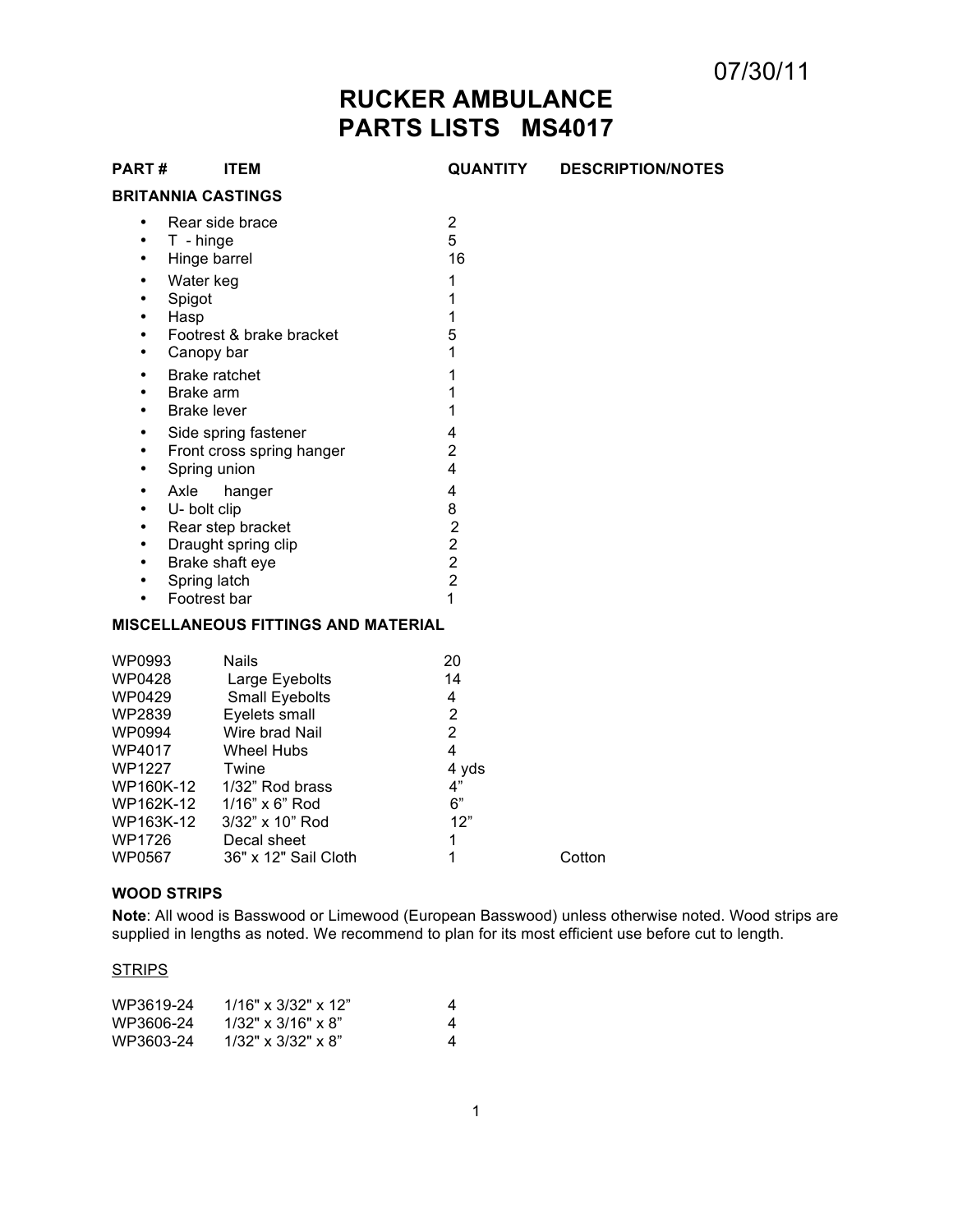| WP3614-24 | $3/4"$ x 1" x 4"              |   |
|-----------|-------------------------------|---|
| WP3641-24 | $3/16" \times 1/4" \times 3"$ |   |
| WP3602-24 | $1/32$ " x $1/16$ " x $3$ "   | 2 |

## **LASER-CUT WOOD PARTS**

| WP4630-A        | 1/8" Thick Set plywood                                                                                                                                                                          | 1 |                                                                            |
|-----------------|-------------------------------------------------------------------------------------------------------------------------------------------------------------------------------------------------|---|----------------------------------------------------------------------------|
|                 | Outer chair<br>Center chair<br><b>Bottom frame</b><br>Platform<br>Splinter bar<br>Seat support<br>Rear cross spring bracket<br>Brake shoe<br>Cross spring<br>Side spring<br>Draught spring      |   | 2<br>1<br>1<br>1<br>1<br>8<br>$\mathbf 1$<br>2<br>$\overline{c}$<br>4<br>1 |
| WP4607-B        | 1/16" Thick Set Basswood<br>Seat back<br>Seat back padding<br>Folding litter padding                                                                                                            | 2 | 2<br>$\overline{\mathbf{c}}$<br>4                                          |
| <b>RA-2</b>     | Short wheel spokes<br>Long wheel spokes                                                                                                                                                         |   | 25<br>29                                                                   |
| WP46///-C       | 1/16" Thick Set plywood                                                                                                                                                                         | 1 |                                                                            |
|                 | Draught spring bracket - B<br>Side frame<br><b>Right side</b><br>Left side<br>Tailgate frame<br>Tailgate<br>Rear step<br>Footrest<br>Seat box back<br>Seat box lid (2 pieces)<br>Seat box frame |   | 1<br>2<br>1<br>1<br>1<br>1<br>1<br>1<br>1<br>1<br>1                        |
| <b>WP3157-D</b> | 1/32" Thick Gasket material<br>Washers<br>Wheel nuts (2 extra)<br>Long tire strips<br>Short tire strips                                                                                         | 1 | 6<br>10<br>$\overline{\mathbf{c}}$<br>$\overline{2}$                       |
| <b>WP4655-E</b> | 1/32" Thick Set plywood<br>Step and brace<br>Draught spring bracket - A<br>Draught spring bracket - C<br>5 <sup>th</sup> wheel<br>Louver frame<br>Floor<br>Litter top                           | 1 | 2<br>1<br>1<br>2<br>8<br>$\mathbf{1}$<br>$\overline{2}$                    |